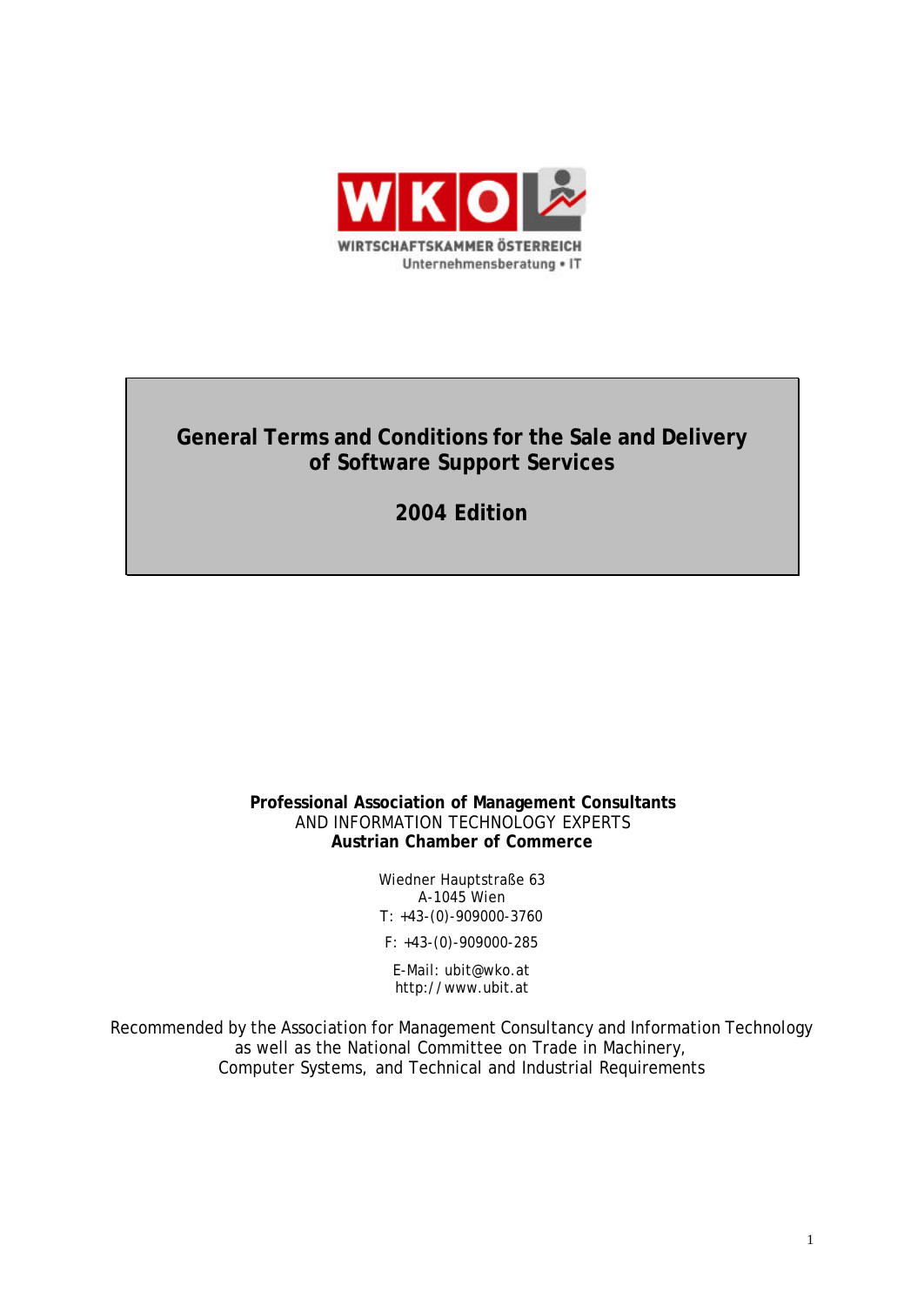# **1. Scope of Contract and Validity**

The following terms are valid for all services and deliveries provided by the seller within the framework of this contract in connection with computer systems installed in Austria. The buyer's terms of purchase have no legal force, in connection either with the transactions covered by this agreement or, for that matter, with the entirety of our business dealings.

All offers are subject to change without notice.

## **2. Scope of Services**

- 2.1 Unless otherwise agreed, the services covered by this contract will be carried out by the seller, at his choosing either at the site of the computer system or in the business offices of the seller, during seller's normal business hours. Should the buyer wish services to be provided outside of normal business hours as an exception, the additional costs will be invoiced separately. The choice of personnel to carry out the contractual services is the responsibility of the seller, who may bring in third parties.
- 2.2 The seller agrees to supply the software programs contracted for in this agreement in accordance with one of the following contractually agreed classes of support:

#### Support Class A

- Information Service: The buyer will be informed about new programs, available updates, and programs under development, etc.
- Hotline Service: The seller will be available to the buyer during agreed-upon hotline hours for advisory support should problems arise from time to time in connection with the use of the software programs covered by this contract. In case of repeated use of the hotline for very similar problems, the seller has the right to make further advisory support as covered by this agreement dependent on additional buyer training outside the scope of this contract and at the buyer's expense.
- Archiving and Provision of the Software Programs Covered Under This Contract: The seller obligates himself to archive the software programs developed by him and covered by this contract in computer-readable form, along with documentation in sufficient detail to fulfill the obligations established by this contract. Further, the seller will make these available to the buyer as necessary, in accordance with the terms of the purchase agreement.

#### Support Class B

• Update Service: At a date determined by him, the seller will make available to  $\parallel$ the buyer the program updates provided by the producer. These updates comprise repair of mistakes, correction of possible program problems that do not occur either during the test run or during use within the warranty period, enhancement of the scope of performance, changes in the software programs consequent on legal changes.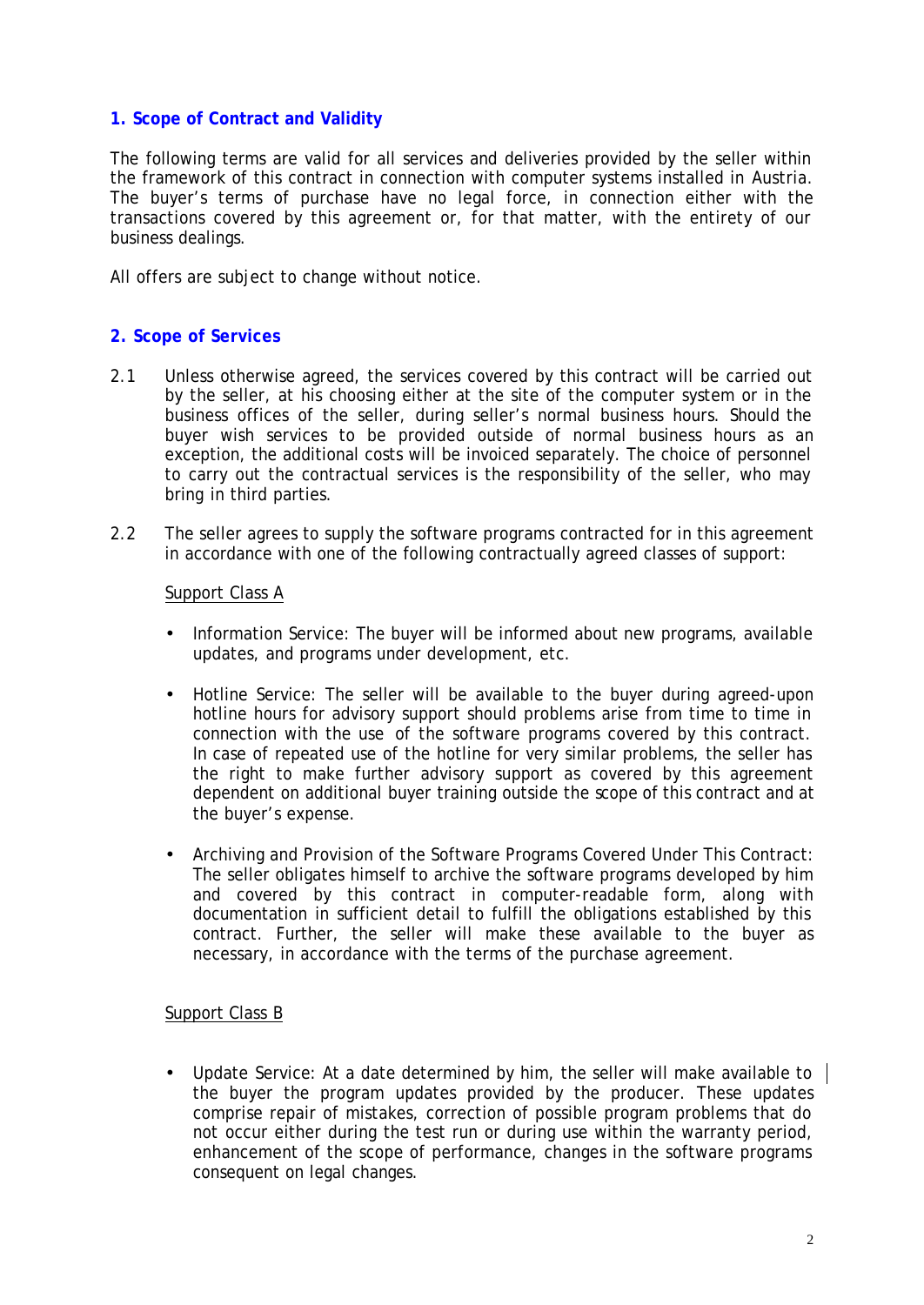Legal changes that result in new program logic, that is, changes in existing functions that lead to new programs and program modules, as well as possibly necessary additions to the hardware, are not included in the performance obligations covered by this contract. These programs will be offered separately to the buyer along with the required data carriers and documentation.

## Support Class C

- Installation of Program Updates: The seller is responsible for copying onto or setting up the new program updates on the computer system covered by this contract.
- Problem Solving on Location: In case problems arising within the scope of the contractually agreed-on services cannot be resolved by the hotline service, remote support, etc., the seller will undertake to correct the problems at the site of the computer system.
- 2.3 A mistake that requires correcting is considered to exist if a software program | covered by this contract does not function in accordance with its performance specifications or documentation as set forth in the most recent valid version, and the buyer can so demonstrate.

Buyer complaints are to be addressed to the seller in writing. For purposes of careful investigation of possible mistakes the buyer is obligated to make available to the seller at no cost the relevant computer system (for systems connected online with other computers the relevant connection is to be included), software programs, protocols, diagnostic backup, and sufficient data for test purposes during the seller's usual business hours and to provide support to the seller. Identified mistakes for which the seller is responsible are to be rectified within an appropriate period of time. The seller is freed of this responsibility when solutions are hindered by deficiencies in the domain of the buyer and which are not corrected by him.

The correction of a defect is to be carried out by a software update or by appropriate circumventory solutions.

# **3. Services Not Covered by This Contract**

- 3.1 Cost of travel, accommodation, and travel time of seller's personnel charged with carrying out the service, if not explicitly otherwise agreed in this contract.
- 3.2 In case of unauthorized use of services the seller may invoice the buyer for accrued costs at the respective valid rates.
- 3.3 Services that result from changes in the operating system or in hardware and/or from changes in mutually dependent software programs and interfaces not covered by this contract.
- 3.4 Program customization or new programming.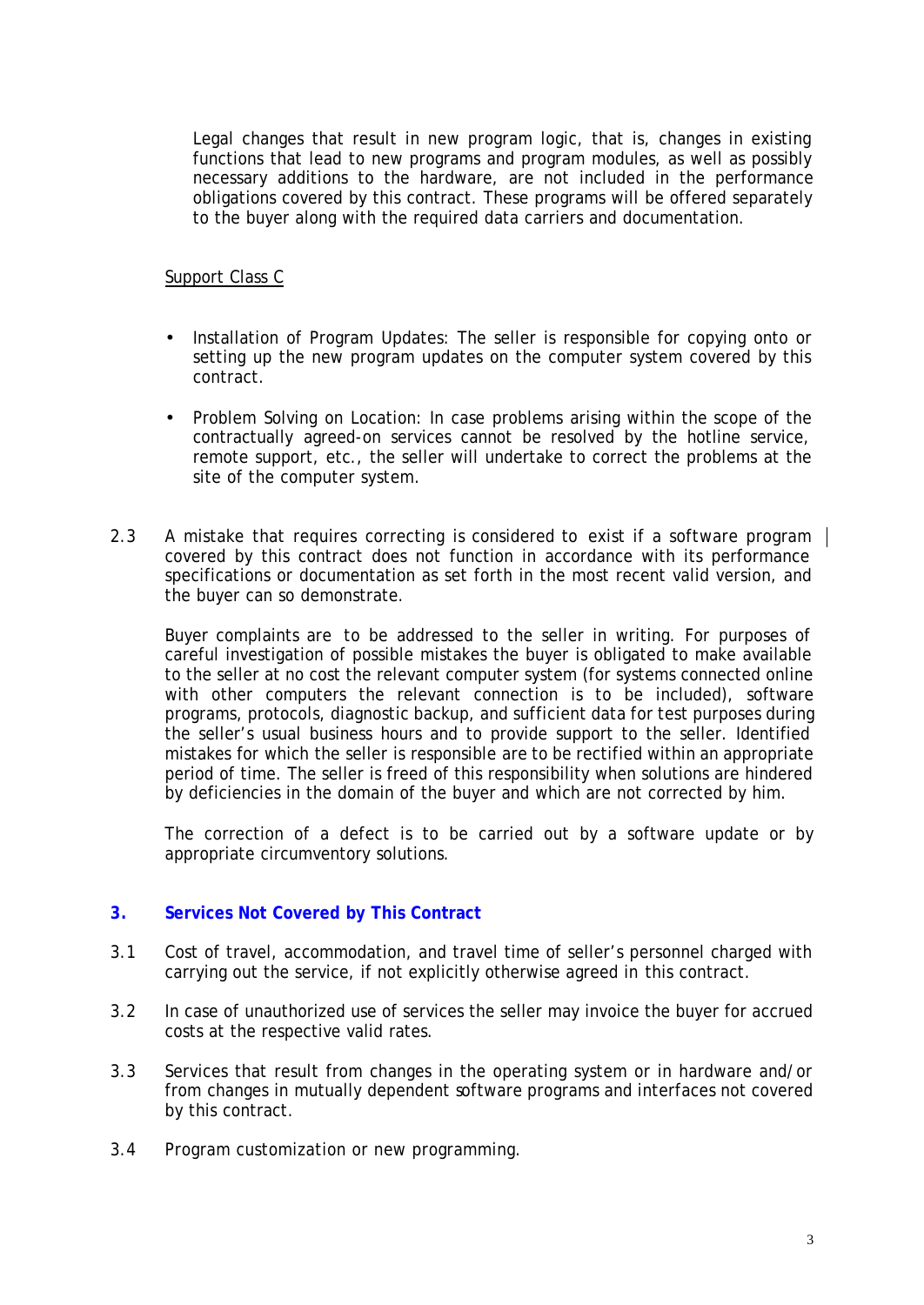- 3.5 Program changes due to changes in statutory requirements, if they require a change in program logic.
- 3.6 The seller will be freed of all responsibilities under the present contract, if program changes have been carried out by employees of the buyer or by third parties in the software programs covered by this contract without prior agreement from the seller or if the software programs have not been used as designated.
- 3.7 The rectification of defects caused by the buyer or third parties.
- 3.8 Losses or damages that result either directly or indirectly from actions or omissions on the part of the buyer or user in operating the system
- 3.9 Data conversions, data recovery, and interface adjustments.

#### **4. Prices**

- 4.1 Prices quoted are understood to be prices ex works. The costs of program carriers (e.g., magnetic tapes, magnetic diskettes, magnetic tape cassettes, etc.) as well as documentation and any contract fees will be invoiced separately.
- 4.2 For services that can be carried out on the premises of the seller but are carried out as an exception on the premises of the buyer at his request, the buyer bears the costs of travel, accommodation and travel time for the seller's personnel who are charged with carrying out the service.
- 4.3 If labor and material costs, or other costs and charges, increase after the conclusion of the contract, the seller has the right to increase accordingly the flatrate amounts shown separately and to charge the buyer at the higher rate from the beginning of the month following the cost increases. These increases are deemed to be accepted by the buyer a priori, if they do not exceed 10% per annum.
- 4.4 All fees and taxes (especially sales tax) are calculated in accordance with the laws in effect at the time. Should the tax authorities subsequently impose additional taxes or levies, these will be borne by the buyer.

#### **5. Delivery Schedules**

- 5.1 The seller will endeavor to provide answers to buyer inquiries within a reasonable period of time during the usual business hours of the seller.
- 5.2 The buyer does not have the right to withdraw from the contract nor is he entitled to damages in case a prospective delivery date is not adhered to.
- 5.3 Partial and advance delivery are permissible.

#### **6. Payment**

6.1 The agreed-upon flat-rate amounts are payable by the buyer in advance for the entire calendar year or the part of the calendar year remaining.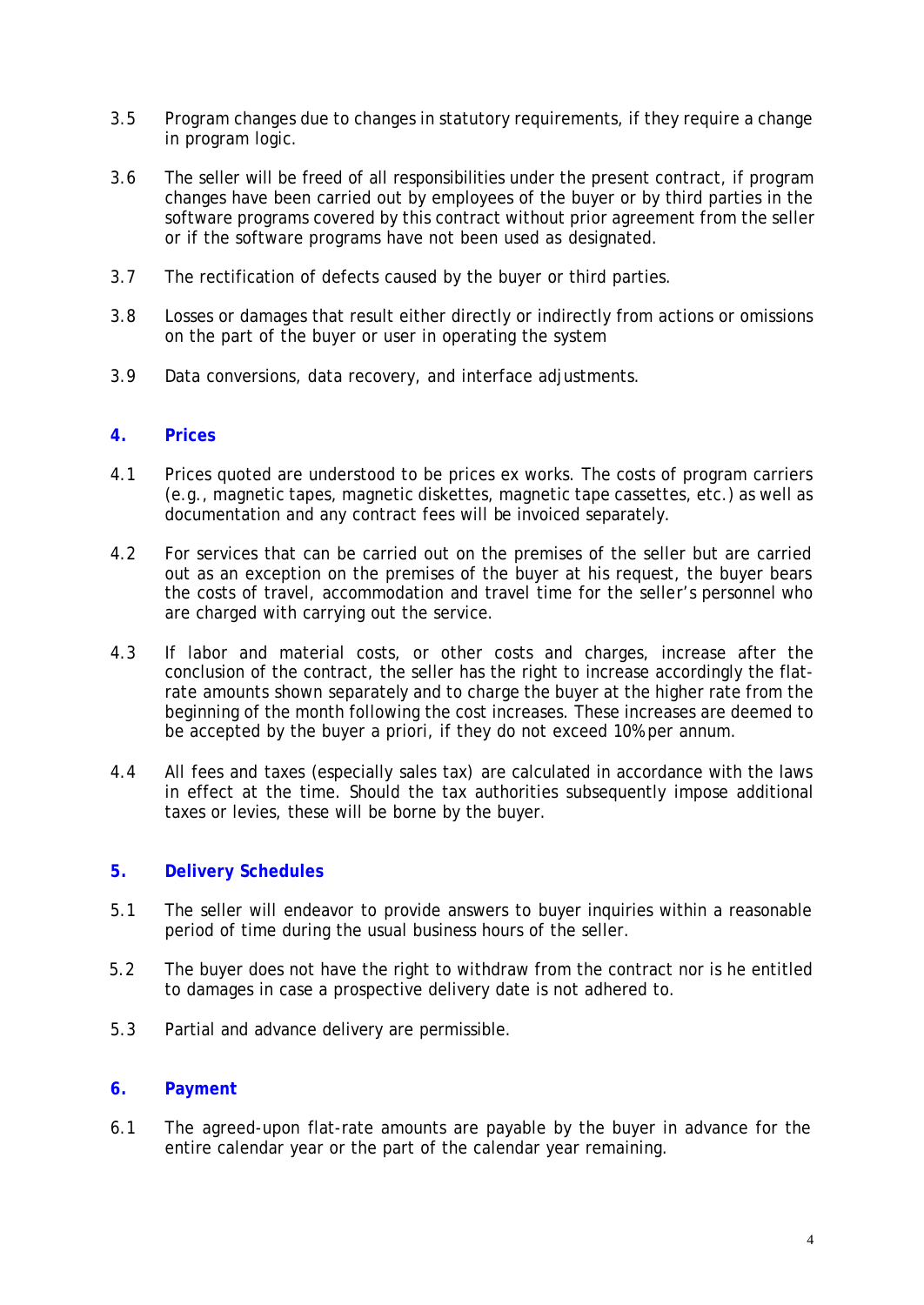- 6.2 Invoices presented by the seller fall due 14 days after the date of the invoice, without any deductions and free of charges.
- 6.3 Payment on the agreed-upon dates is an essential condition for delivery and for fulfillment of the contract by the seller. Non-compliance on the part of the buyer with the agreed-upon payment deadlines gives the seller the right to discontinue current work and to withdraw from the contract. All costs connected therewith as well as loss of profit are to be borne by the buyer. In case of delayed payment, interest on payment in arrears will be charged at customary bank rates. In case two consecutive installments are not paid on time, the seller has the right to enforce non-compliance and to call accepted drafts.
- 6.4 The buyer is not entitled to withhold payment because of incomplete total delivery, guarantee or warranty claims, or complaints.

# **7. Length of Contract**

The contractual relationship, which assumes the professional installation of the properly procured software program covered by the contract, begins when the contract has been signed and is deemed to continue for an unlimited period of time. This contract can be cancelled by either party to it in writing at least 3 months before the end of the calendar year, but not prior to the end of the 36<sup>th</sup> month of the contract. If the software program covered by the contract is proved to have been taken out of operation, the contractual relationship can be prematurely cancelled on three-months' notice. In this case, the aliquot portion of the annual flat rate for the services not used will be transferred to an Austrian bank account specified by the buyer.

## **8. Liability**

The seller is liable for damages insofar as intent or gross negligence can be proven, within the framework of statutory regulations. Liability is excluded in case of slight negligence.

Compensation for subsequent damages and financial loss, not realized savings, loss of interest, and for damages arising from third-party claims against the seller is in every case excluded, to the extent legally permissible.

#### **9. Location**

The location of the computer systems covered by this contract is established contractually. In case of a possible change in location of the computer systems the seller is entitled to establish a new flat-rate amount or to cancel the contract prematurely.

#### **10. Copyright and Use**

10.1 The seller or his licensors are entitled to all copyrights on the agreed services (programs, documentation, etc.). The buyer obtains only the right to use the software after payment of the agreed remuneration strictly for his own purposes, only with the hardware as specified in the contract, and, in accordance with the number of licenses acquired, simultaneously at different workplaces. By this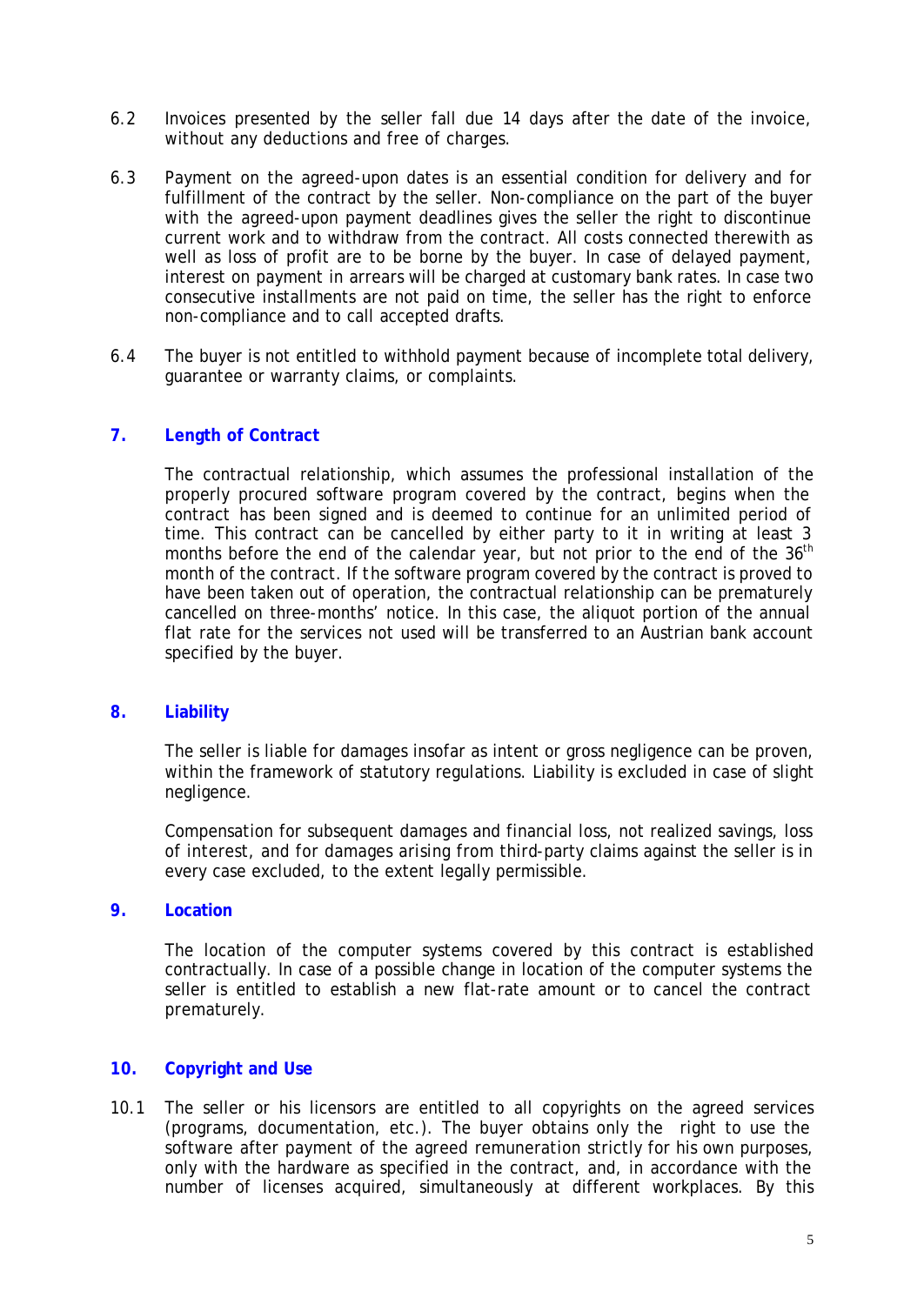contract the buyer acquires merely the authorization to use the software. Distribution of the product by the buyer is not permitted, as per the copyright law. The buyer does not by virtue of participating in the production of the software acquire any rights beyond its use as set forth in this contract. Any infringement of the copyrights of the seller will result in the right to claim damages, in which case the seller is entitled to full satisfaction.

- 10.2 The buyer is permitted to make copies for archival and data backup purposes only on condition that the software does not contain an express prohibition on the part of the licensor or a third party and that all notices of copyright and ownership are transferred unchanged into these copies.
- 10.3 Should the disclosure of the interfaces be necessary to produce the interoperability of the software covered by this contract, the seller is to request this of the buyer with remuneration of costs. If the seller does not comply with this stipulation and decompilation follows in accordance with copyright law, the results are to be used exclusively for the production of interoperability. Misuse will result in claims for damages.

# **11. Loyalty**

The parties to the contract obligate themselves to reciprocal loyalty. They will not hire away staff or employ, including by way of third parties, staff of the other party to the contract who have worked on the realization of the projects, during the duration of the contract or for 12 months after the end of the contract. A party to the contract in violation of this clause is obliged to pay lump-sum damages in the amount of one annual salary of the employee.

#### **12. Protection of Data Privacy, Nondisclosure**

The seller obligates his employees to observe the provisions of §20 of the Data Privacy Law.

#### **13. Other**

Should individual terms of this contract be or become inoperative, this will not affect the remaining terms of this contract. The parties to the contract will work in a spirit of partnership to find an arrangement that approximates as nearly as possible the inoperative terms.

#### **14. Concluding Terms**

Insofar as not otherwise agreed, the statutory regulations applicable to registered merchants are exclusively those in force under Austrian law. This is the case also when the order is carried out outside of Austria. In case of conflict, it is agreed that only the responsible local court in the seller's place of business has jurisdiction. For sales to consumers within the meaning of the consumer protection law, the above terms are valid only insofar as the consumer protection law does not insist on other